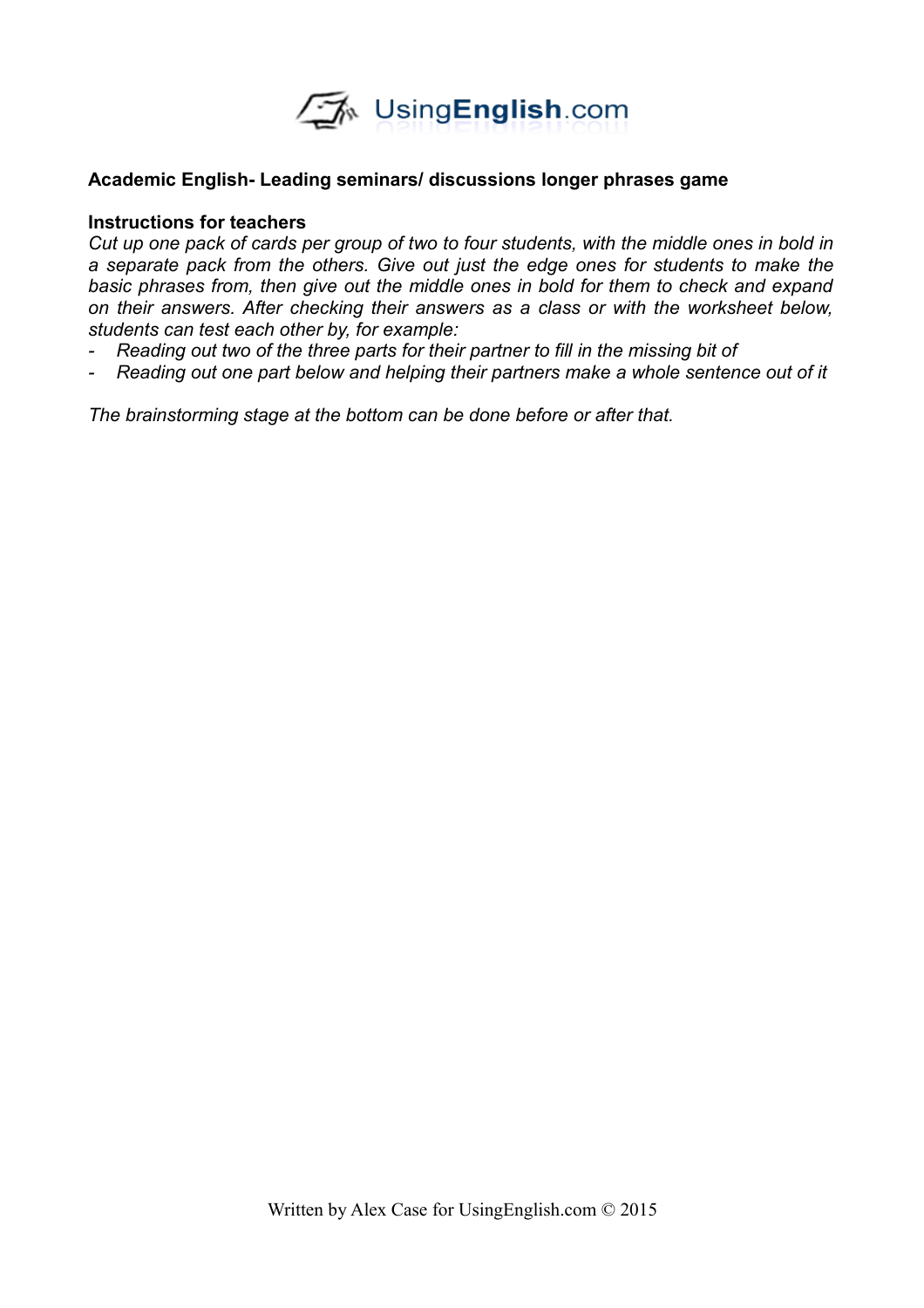

## **Cards to cut up/ Suggested answers**

| Right. It's nine o'clock                                     | already                                | , so let's get started, shall<br>we?              |
|--------------------------------------------------------------|----------------------------------------|---------------------------------------------------|
| Okay,                                                        | I think                                | everybody's here so shall<br>we make a start?     |
| Thanks for coming to this                                    | one-off                                | debate on                                         |
| As you                                                       | already/ should                        | know, what we are going to<br>talk about today is |
| According to                                                 | a majority of/ leading                 | experts in this area,                             |
| As you are all                                               | perhaps/ probably/ almost<br>certainly | aware, the government has<br>recently             |
| Last week we came to the                                     | provisional                            | conclusion that                                   |
| There are several                                            | different/ common/<br>contradictory    | views on the subject of                           |
| You have five minutes to<br>come to                          | some kind of                           | a conclusion.                                     |
| Then I'll ask each group to<br>nominate someone to give<br>a | brief                                  | presentation on their ideas.                      |
| Last                                                         | of all                                 | , we'll have a vote.                              |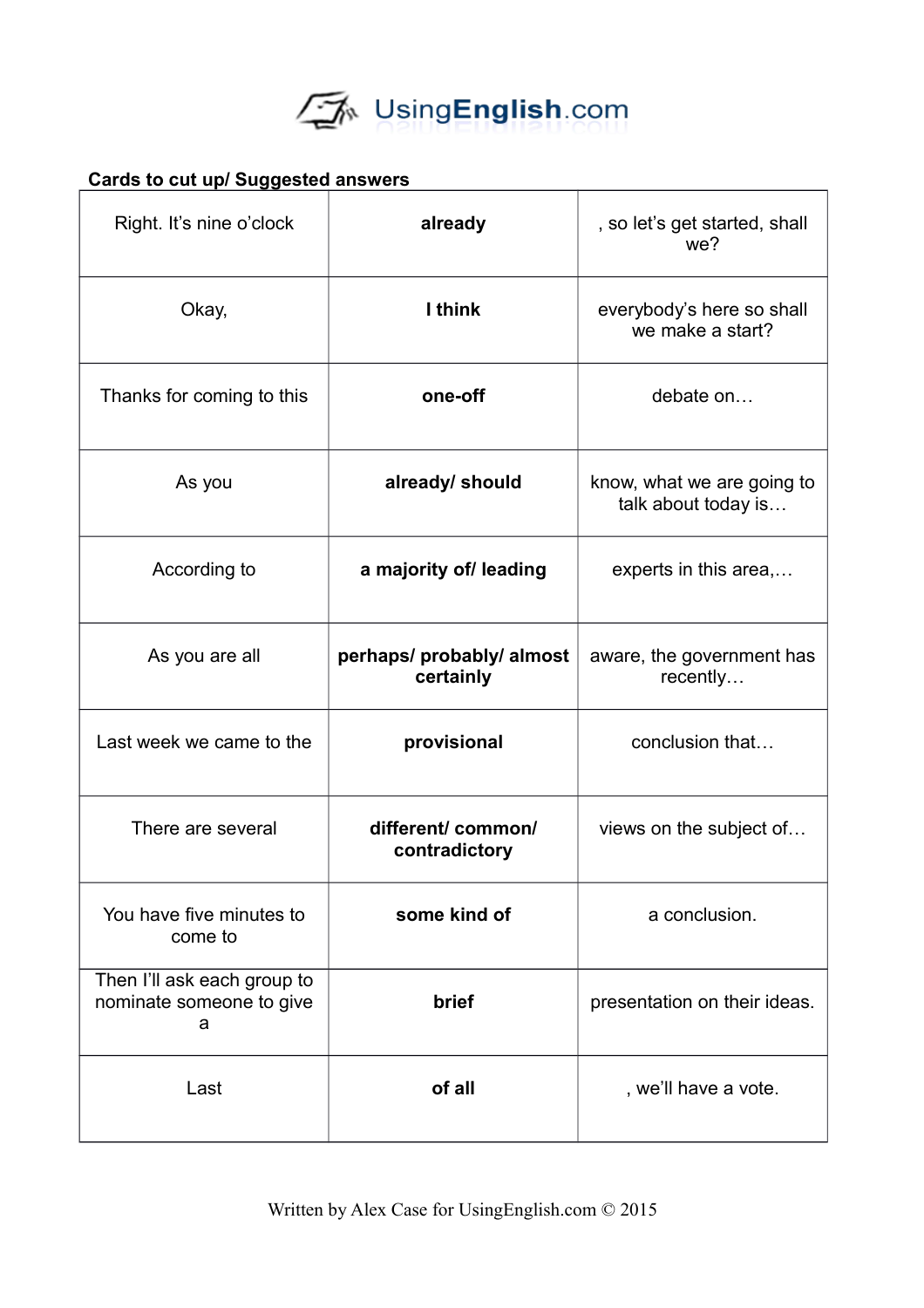

| Please make sure that you<br>all contribute             | equally      | to the discussion.                                 |
|---------------------------------------------------------|--------------|----------------------------------------------------|
| Sorry for interrupting but                              | I think      | you're answering a slightly<br>different question. |
| Before you continue, does<br>anyone else have           | any          | opinions on this?                                  |
| Quickly finish that stage<br>and then get your          | best         | ideas down on paper.                               |
| It's                                                    | about        | time to start coming to a<br>conclusion.           |
| wasn't                                                  | really       | what I expected.                                   |
| I was                                                   | very/ really | impressed by                                       |
| Please write a summary of<br>your position and email it | to me        | by Friday.                                         |
| We                                                      | seem to      | have run out of time, so                           |
| Thanks for all your                                     | great        | contributions                                      |